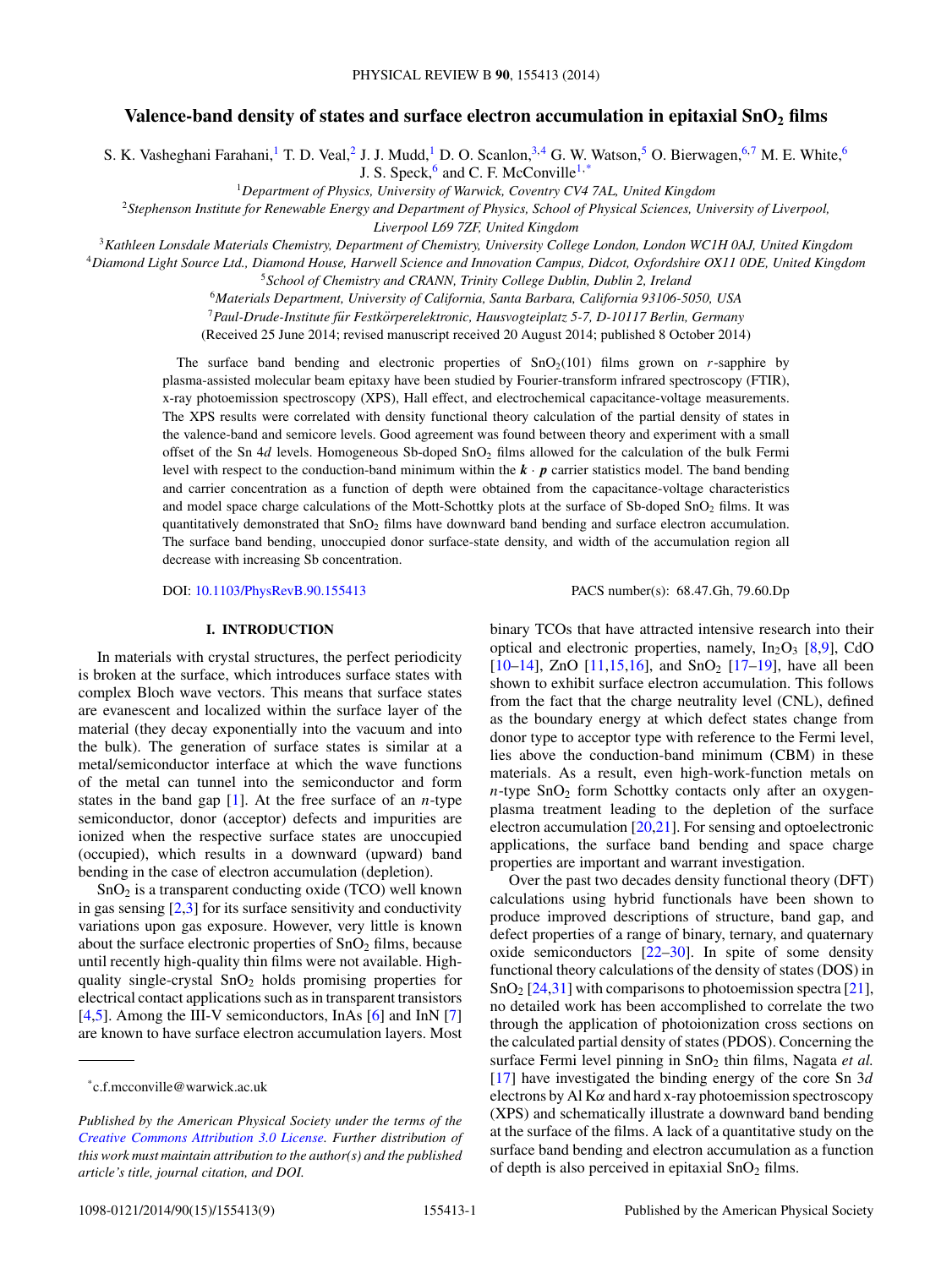In this paper, experimental characterization techniques together with DFT calculations and theoretical modeling of the band extrema and electron distribution in the bulk and at the surface of  $SnO<sub>2</sub>(101)/r$ -sapphire have been employed to deduce the surface electronic properties of epitaxial  $SnO<sub>2</sub>(101)$  films. We show that the bulk physical quantities necessary for surface electronic calculations are not attainable for unintentionally doped (UID) epitaxial  $SnO<sub>2</sub>$  due to the background donor density and carrier concentration gradients throughout the films. By modeling the Mott-Schottky plots, we quantitatively present the surface band bending as a function of depth and the corresponding electron accumulation profiles in Sb-doped  $SnO<sub>2</sub>(101)$  films. Variation of the unoccupied donor surface-state density is obtained as a function of Sb-doping level.

## **II. EXPERIMENTAL AND THEORETICAL METHODS**

The samples used in this study were UID and antimony- (Sb-) doped  $SnO<sub>2</sub>(101)$  films grown on *r*-sapphire as the substrate by plasma-assisted molecular beam epitaxy (PAMBE). Standard Knudsen effusion cells were used to evaporate Sn (99.9999% pure) and Sb (99.999% pure), and a Veeco UNI-Bulb radio-frequency plasma source to supply monatomic oxygen. The Sn and maximum Sb source cell temperatures were 1270 and 600 ◦C, respectively. The substrate temperature for both sets of samples was maintained at 700 ◦C. Further description of the growth process can be found elsewhere [\[32,33\]](#page-7-0). The UID samples were grown in a range of thicknesses between 26 and 1505 nm. The Sb-doped samples were grown at a fixed thickness of around 550 nm on a UID  $SnO<sub>2</sub>$  film of thickness ≈480 nm as an intermediate layer. Secondary ion mass spectrometry (SIMS) was used to determine the Sb concentration in the samples which ranged between  $9.8 \times 10^{17}$ and  $3.5 \times 10^{19}$  cm<sup>-3</sup> [\[33\]](#page-7-0).

Mid-infrared (MIR) reflectance and Hall effect measurements were carried out to determine the thickness, carrier concentration, plasmon energy, and mobility of the films. XPS spectra were collected under ultrahigh vacuum  $(3 \times$ <sup>10</sup>−<sup>11</sup> mbar) using a monochromated Al K*<sup>α</sup>* x-ray beam (*hν* <sup>=</sup> 1486*.*6 eV) to investigate the valence-band and semicore level energies at the surface of the  $SnO<sub>2</sub>$  films. The emitted photoelectrons were detected in normal emission using an Omicron SPHERA electrostatic hemispherical deflection analyzer with a mean radius of 125 mm. The overall instrumental energy resolution was 0.4 eV. The spectrometer binding energy scale was calibrated with reference to sputtered polycrystalline silver. Electrochemical capacitance-voltage (ECV) measurements were performed using a WEP/Dage Wafer Profiler CVP21 system. GaIn eutectic was used to ensure Ohmic contacts between the sample and the terminals followed by *I* -*V* measurements across the films. The electrolyte used for the SnO<sub>2</sub> samples was 1 molar SnCl<sub>4</sub> diluted in deionized water. The voltage is measured with respect to the saturated calomel electrode (SCE) placed into the electrolyte. All measurements were performed at room temperature.

DFT calculations were perfomed using the VASP code [\[34,35\]](#page-7-0) in which a plane-wave basis set is used to describe the valence electronic states. The Perdew-Burke-Emzerhof [\[36\]](#page-7-0) (PBE) gradient-corrected functional was used to treat the exchange and correlation. Interaction between the cores (Sn:[Kr] and O:[He]) and the valence electrons was described using the projector-augmented wave [\[37,38\]](#page-7-0) method, with Sn 4*d* states explicitly included in the valence. We have employed the hybrid density functional developed by Adame and Barone (PBE0) (Ref. [\[39\]](#page-7-0)) as implemented in the VASP code [\[40\]](#page-7-0) to obtain the band structure and PDOS of the core and valence-band electrons. In the PBE0 formalism, a value ( $\alpha$ ) of exact nonlocal exchange of 25% is added to the PBE formalism. Structural optimizations of bulk  $SnO<sub>2</sub>$ were performed using PBE0 at a series of volumes in order to calculate the equilibrium lattice parameters. In each case the atomic positions, lattice vector, and cell angle were allowed to relax, while the total volume was held constant. The resulting energy volume curves were fitted to the Murnaghan equation of state to obtain the equilibrium bulk cell volume [\[41\]](#page-7-0). Convergence with respect to *k*-point sampling and planewave energy cutoff were checked, with a cutoff of 400 eV and a *k*-point sampling of  $4 \times 4 \times 6$  found to be sufficient. Calculations were deemed to be converged when the forces on all the atoms were less than  $0.01 \text{ eV/A}$ .

A two-band *k. p* model was used for carrier statistics calculations to evaluate the bulk Fermi level of the films. The surface band bending and carrier concentration profiles as functions of depth were computed by solving the Poisson equation. The modified Thomas-Fermi approximation (Refs. [\[42–44\]](#page-7-0)) was employed to account for the boundary conditions at the surface of the films. The initial input parameters for this calculation were the energy separation of the Fermi level from the valence-band maximum (VBM) at the surface (determined by XPS) and to the CBM in the bulk (using the Hall effect data).

#### **III. RESULTS AND DISCUSSION**

### **A. Infrared reflectance and Hall effect**

The thicknesses *d* of the UID and Sb-doped films have been determined by simulating the measured *s*-polarized reflectance spectra. The electric field of radiation was oriented in order to satisfy the condition  $E \perp c$ , where *c* is the principal axis. The reflectance was measured at an incident light angle of 56<sup>°</sup> with respect to the surface normal and simulated assuming a three-layer (vacuum/UID  $SnO<sub>2</sub>/sapphire)$  and a fourlayer (vacuum/Sb-doped  $SnO<sub>2</sub>/UID SnO<sub>2</sub>/sapphire$ ) stratified medium for the UID and Sb-doped  $SnO<sub>2</sub>$  films, respectively. The plots are shown in Fig. [1](#page-2-0) for four samples. The carrier concentration of the films  $n<sub>b</sub>$  was calculated using the sheet carrier concentration  $n<sub>s</sub>$  from the Hall effect measurements according to  $n_b = n_s/d$ . Since the Sb-doped SnO<sub>2</sub> films were grown on a semiconducting intermediate layer, the parallel conduction method has been used to calculate the carrier concentration and mobility of the doped samples [\[46\]](#page-7-0). The values for the UID (Sb-doped  $SnO<sub>2</sub>$ ) films range between  $n_b = 3.1 \times 10^{17}$  and  $n_b = 2.4 \times 10^{18}$  cm<sup>-3</sup> ( $n_b = 1.1 \times 10^{18}$ ) and  $n_b = 2.6 \times 10^{19}$  cm<sup>-3</sup>). The corresponding Sb-doping levels for each carrier concentration are given in Table [I.](#page-2-0) The average plasmon excitation energies of the films were obtained in the modeling as well as by carrier statistics calculations using the pertinent formula: <sup>1</sup>*/*<sup>2</sup>

$$
E_{\rm p} = \hbar \left( \frac{ne^2}{m^* \epsilon_0 \epsilon(\infty)} \right)^{1/2}, \tag{1}
$$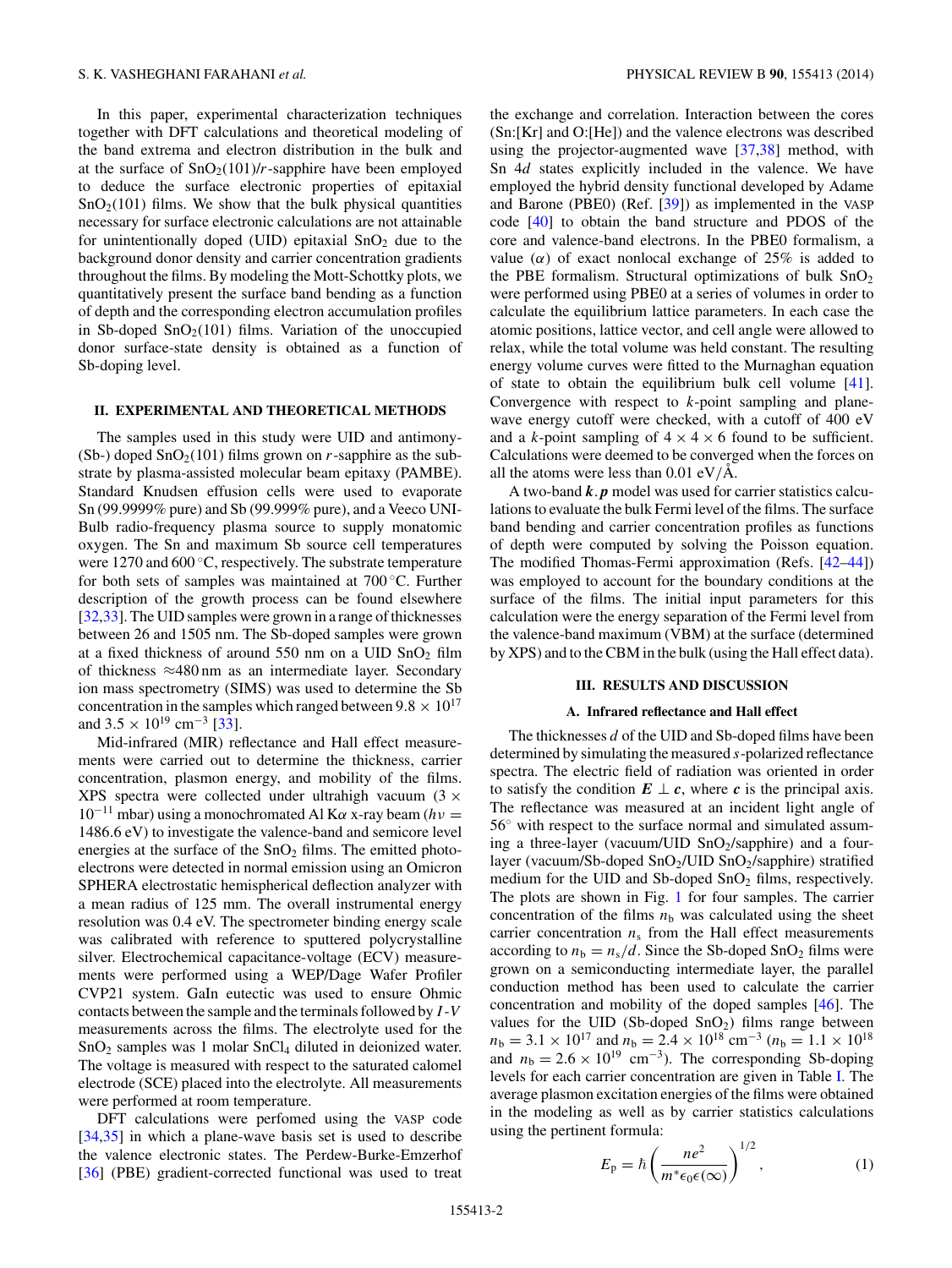<span id="page-2-0"></span>

FIG. 1. (Color online) MIR reflectance data and simulation for two UID and Sb-doped  $SnO<sub>2</sub>$  samples between 50 and 600 meV. The UID samples have different thicknesses with varying carrier concentrations, indicative of the presence of charged dislocations in the films  $[45]$ . The Sb-doped SnO<sub>2</sub> films have close thicknesses with different Sb concentrations.  $n_b = 1.1 \times 10^{18}$  and  $1.6 \times 10^{19}$  cm<sup>-3</sup> correspond to Sb concentrations of  $n_{Sb} = 9.8 \times 10^{17}$  and 2.1  $\times$  $10^{19}$  cm<sup>-3</sup>, respectively.

where *n* is the electron concentration,  $m^*$  is the effective mass, and  $\epsilon_0$  [ $\epsilon(\infty)$ ] is the static (high-frequency) dielectric constant.

#### **B. Electronic density of states of the valence-band and semicore levels**

DFT calculations were performed for undoped  $SnO<sub>2</sub>$ to obtain the PDOS in the valence-band and core levels. Figures  $2(a)-2(c)$  shows the DFT density of states of the Sn and O orbitals in  $SnO<sub>2</sub>$  for the valence-band and the shallow and deeper semicore levels. The valence band is dominated by the O 2*p* orbitals while the shallow and deeper semicore levels are predominantly O 2*s* and Sn 4*d*, respectively. The binding energy spectra of electrons below the VBM were acquired

TABLE I. The bulk electron and corresponding Sb concentrations for each sample, all having the same thickness.

| Carrier concentration $\text{(cm}^{-3})$ | Sb concentration $\text{cm}^{-3}$ ) |  |
|------------------------------------------|-------------------------------------|--|
| $1.1 \times 10^{18}$                     | $9.8 \times 10^{17}$                |  |
| $3.4 \times 10^{18}$                     | $4.5 \times 10^{18}$                |  |
| $1.6 \times 10^{19}$                     | $2.1 \times 10^{19}$                |  |
| $2.6 \times 10^{19}$                     | $3.5 \times 10^{19}$                |  |

by XPS measurements. The zero of the binding energy scale was set at the Fermi level. Corresponding to the x-ray energy  $hv = 1486.6$  eV, the one-electron angular-corrected photoionization cross sections, taking into account the orbital dipole asymmetry parameters, have been applied [\[47,48\]](#page-7-0) to the calculated PDOS plots in Figs.  $2(a)-2(c)$ . The results are presented in Figs.  $2(d)-2(f)$ . Due to the high relative photoionization cross section of Sn 4*d*, it is observed that photoemitted electrons from the VBM and deeper semicore levels would originate primarily from Sn 4*d* orbitals.

The photoionization cross section corrected DFT DOS are correlated with the XPS binding energy spectra of the films in Fig. [3.](#page-4-0) The weighted DFT PDOS were summed and convoluted with 0.1 eV Lorentzian broadening and 0.4 eV Gaussian broadening to account for the lifetime and instrumental broadening, respectively. As the experimental results shown are for a sample with  $n<sub>b</sub> = 1.6 \times 10^{19}$  cm<sup>-3</sup> with the Fermi level lying 0.075 eV above the conduction-band minimum, the calculated DFT curves were shifted to fit the Shirley-background-subtracted [\[49\]](#page-7-0) photoemission spectra at the VBM, because in the DFT calculations, the VBM is chosen to be the zero of the energy scale by convention.

The theory and experiment are in excellent agreement in shape and width across the VB as can be seen in Fig.  $3(a)$ . At the semicore levels in Fig.  $3(b)$ , a broader asymmetric line shape on the high-binding-energy side of the peaks is observed in photoemission compared to theory. This broadening is attributed to final-state effects manifested as satellite peaks within the main semicore level peak due to inelastic plasmon losses in the accumulation region [\[50,51\]](#page-8-0). More broadening is observed in the Sb-doped film with a higher plasmon energy and Hall carrier concentration relative to the UID film. The energy separation on the high-binding-energy side of the peaks,  $\delta E \approx 135$  meV, is found to be almost identical to the difference in the average plasmon energy in the films,  $\delta E_p \approx 130$  meV, determined from MIR reflectance simulations as well as carrier statistics calculations. This supports the assignment of this broadened feature to plasmon excitations of free electrons in the surface electron accumulation layer, and changes to the surface space charge with Sb doping.

An energy separation of  $\Delta E \approx 1.5$  eV is observed between theory and experiment for the deeper semicore levels (*E >* 24 eV) where the photoemission is dominated by the Sn 4*d* orbitals due to their high photoionization cross section [see Fig.  $2(d)$ ]. This slight discrepancy can be attributed to an incorrect cancellation of the self-interaction error in the hybrid DFT approach used. Unusually, this problem cannot be solved by going to higher levels of theoretical modelling such as the GW approximation [\[52\]](#page-8-0). To date the only possible correction has been the application of an empirical nonlocal external potential for the *d* states, which is fitted to reproduce experimental *d*-band positions [\[53,54\]](#page-8-0). In this study, we choose not to artificially augment our calculations with any external potentials, as it will have no bearing on the generality of our results.

#### **C. Surface band bending and the bulk Fermi level**

To obtain the magnitude of surface band bending for each sample, the binding energy  $(\xi)$ , defined as the energy separation between the VBM at the surface and the Fermi level, was determined from the XPS spectra by the extrapolation of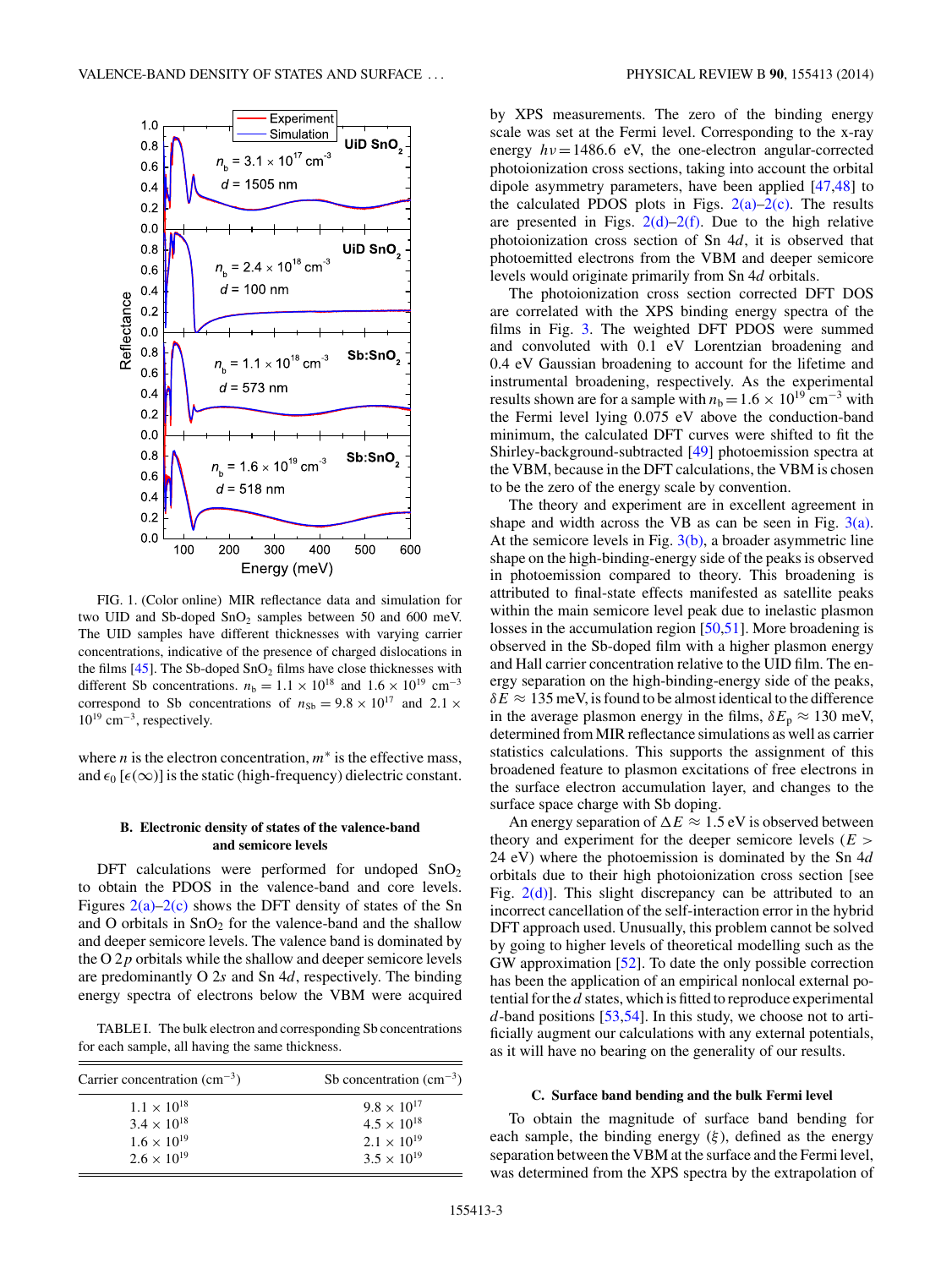<span id="page-3-0"></span>

FIG. 2. (Color online) Density functional theory calculations of the PDOS of the VB and semicore levels in SnO2. The VBM is placed at 0 eV. (a)–(c) The valence band, lying within 0 and 10 eV, is dominated by O 2*p* orbitals for energies below 7 eV, and constructed equally of O 2*p* and Sn 5*s* orbitals at the underlying energy levels. At the core levels, the density of O 2*s* states is highest in the shallower region while Sn 4*d* dominates at deeper levels. (d)–(f) Spectral modulation of the calculated PDOS in (a)–(c) by applying the one-electron and angular cross sections to the corresponding orbitals. It is observed that in spite of the dominance of O 2*p* orbitals at the VBM, electrons would be photoemitted mainly from Sn 4*d* orbitals because of their higher photoionization cross section. The same effect is observed for the entire range of deeper semicore levels as the region is dominated by Sn 4*d*.

the sharp linear onset of the intensity onto the energy axis. This is shown in Fig.  $3(a)$ . The surface band bending  $V_{bb}$  was evaluated using the equation

$$
V_{\rm bb} = \xi - E_{\rm g} \pm E_{\rm F},\tag{2}
$$

where  $E<sub>g</sub> = 3.5$  eV is the band gap of SnO<sub>2</sub> [\[55,56\]](#page-8-0).  $E<sub>F</sub>$  is the bulk Fermi level calculated with respect to the CBM within the  $\mathbf{k} \cdot \mathbf{p}$  model using carrier concentrations obtained from Hall effect measurements; the plus (minus) sign for  $E_F$ corresponds to  $E_F$  located below (above) the CBM. The sur face band bending and carrier concentration for both the UID and Sb-doped samples are shown in Table II. Since the band bending is determined relative to the band extrema in the bulk, the negative sign signifies the accumulation of the electrons at the surface where there exists a downward band bending.

TABLE II. Surface band bending  $V_{bb}$  (eV) and corresponding bulk carrier concentration from Hall effect measurements,  $n<sub>b</sub>$  (cm<sup>-3</sup>), of the UID and Sb-doped  $SnO<sub>2</sub>$  films.

| $UID$ SnO <sub>2</sub>                                   |                                                                                                                      | $Sb$ -doped $SnO2$                           |                                                                                              |
|----------------------------------------------------------|----------------------------------------------------------------------------------------------------------------------|----------------------------------------------|----------------------------------------------------------------------------------------------|
| $V_{\rm bb}$                                             | $n_{h}$                                                                                                              | $V_{\rm bh}$                                 | $n_{h}$                                                                                      |
| $-0.263$<br>$-0.258$<br>$-0.231$<br>$-0.220$<br>$-0.206$ | $3.1 \times 10^{17}$<br>$3.8 \times 10^{17}$<br>$1.0 \times 10^{18}$<br>$1.5 \times 10^{18}$<br>$2.4 \times 10^{18}$ | $-0.327$<br>$-0.293$<br>$-0.226$<br>$-0.192$ | $1.1 \times 10^{18}$<br>$3.4 \times 10^{18}$<br>$1.6 \times 10^{19}$<br>$2.6 \times 10^{19}$ |

Concerning the UID samples, there is a nonuniform distribution of carrier concentration for regions below the surface layer towards the interface due to the depth-dependent charged-dislocation density [\[45\]](#page-7-0). This implies that the separation of the CBM from the Fermi level is not constant in the bulk due to variations in background donor density. Hence, the surface band bending could not be calculated for the UID SnO2 films grown on *r*-sapphire. For the Sb-doped films, the electron concentration increases with Sb concentration, indicating that Sb acts as a donor in  $SnO<sub>2</sub>$ . These films were grown to a thickness of 550 nm on an intermediate layer of UID SnO<sub>2</sub> with a relatively high thickness of  $\approx$ 480 nm. Therefore, the lattice mismatch has significantly decreased, leading to a considerable reduction in the overall dislocation density. This is confirmed by a significant decrease in the dislocation scattering as compared with the UID films in Fig. [4.](#page-4-0) Since charged-dislocation scattering is the dominant scattering mechanism at higher carrier concentrations [\[45\]](#page-7-0), the electron mobility difference between the UID and Sb-doped  $SnO<sub>2</sub>$  is expected to increase with carrier concentration as is seen in Fig. [4.](#page-4-0) This implies that the energy of the CBM in the bulk is constant with respect to the Fermi level, resulting from a homogeneous distribution of Sb donors and charge carriers in Sb-doped  $SnO<sub>2</sub>$  films. The issue with the UID samples is further highlighted in Table  $II$  by comparing the degree of calculated band bending [Eq. (2)] and the corresponding carrier concentration between the UID and Sb-doped  $SnO<sub>2</sub>$  films; the band bending is calculated using the Hall effect which "averages" over the entire film. This is considered in conjunction with Fig. [5](#page-4-0) which illustrates the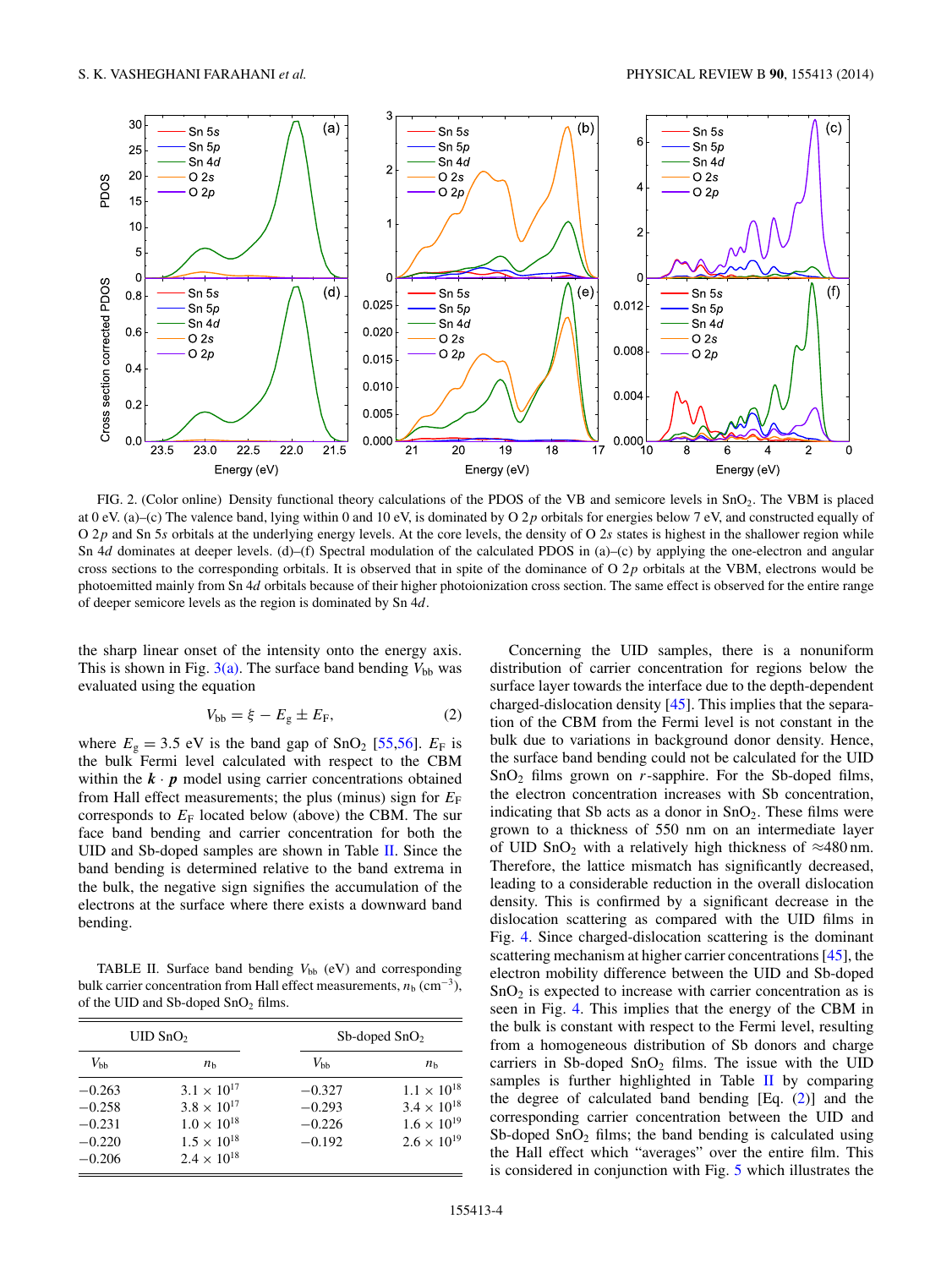<span id="page-4-0"></span>

FIG. 3. (Color online) Comparison of the cross section weighted DFT PDOS with the Shirley-background-subtracted XPS spectra for (a) valence band and (b) semicore levels in  $SnO<sub>2</sub>$ . The graphs are normalized to the maximum of the valence-band peak. The gray-shaded area plots are the summed-up photoionization cross section weighted DFT PDOS. The weighted DOS has been broadened with a Lorentzian function followed by a Gaussian to correlate with experiment. The XPS spectra (red circles) pertain to an Sb-doped film with a bulk carrier concentration  $n_b = 1.6 \times 10^{19}$  cm<sup>-3</sup>. Hence, the DFT DOS spectrum is shifted to fit the experimental VBM. At the semicore levels in (b), the line shape of a UID film with a lower Hall-averaged carrier concentration is less broadened on the high-binding-energy side.

band bending variations with respect to the separation of the bulk Fermi level from the CNL. The surface band bending is expected to decrease as the bulk carrier concentration increases which moves the bulk Fermi level closer to the CNL, but higher band bending is observed for the Sb-doped films that have the same carrier concentration as the UID samples.

#### **D. ECV measurements and space charge calculations**

Electron accumulation layers at the surface of semiconductors lead to Ohmic metal contacts, preventing the formation of the rectifying Schottky contacts required for conventional *C*-*V* measurements. Here, ECV measurements were used instead as the Helmholtz double layer at the electrolyte/semiconductor interface behaves as a "Schottky-like" contact. The surface band bending and electron concentration as a function of depth were calculated for Sb-doped  $SnO<sub>2</sub>$  films by measuring the *C*-*V* characteristics and simulation of the Mott-Schottky plots



FIG. 4. (Color online) Comparison between the UID and Sbdoped  $SnO<sub>2</sub>$  films in respect of carrier mobility as a function of carrier concentration. Lines are guides to the eye. The UID  $SnO<sub>2</sub>$ films were grown directly on *r*-sapphire which showed a high density of charged dislocations, while the Sb-doped films were grown on an intermediate  $UID SnO<sub>2</sub> layer. It is apparent that the mobilities in$ the Sb-doped films are much higher than those in the UID films in terms of carrier concentration. This clearly illustrates the significant reduction in dislocation scattering in the Sb-doped films.

 $(1/C<sup>2</sup>$  as a function of the applied bias). The Poisson equation was solved assuming a negligible amount of acceptor defects or impurities:

$$
\frac{d^2V}{dz^2} = -\frac{e}{\epsilon_s \epsilon_0} [N_{\rm D}^+ - n(z)],\tag{3}
$$

where the boundary conditions were applied according to the expressions

$$
z \to \infty \Longrightarrow V(z) \to 0, \quad \left. \frac{dV}{dz} \right|_{z=0} = \frac{e}{\epsilon_s \epsilon_0} n_{ss}, \tag{4}
$$

where  $n_{ss}$  is the surface sheet density of the semiconductor. Due to the optical and electronic anisotropy of  $SnO<sub>2</sub>$ , the



FIG. 5. (Color online) Schematic representation of the decrease in downward band bending,  $V_{\text{bb}}$ , as the bulk Fermi level moves up towards the CNL (a)–(c). As the carrier concentration increases due to *n*-type doping of the bulk, a reduction in the density of unoccupied surface states is observed until the bulk and surface Fermi levels stabilize at the CNL (c).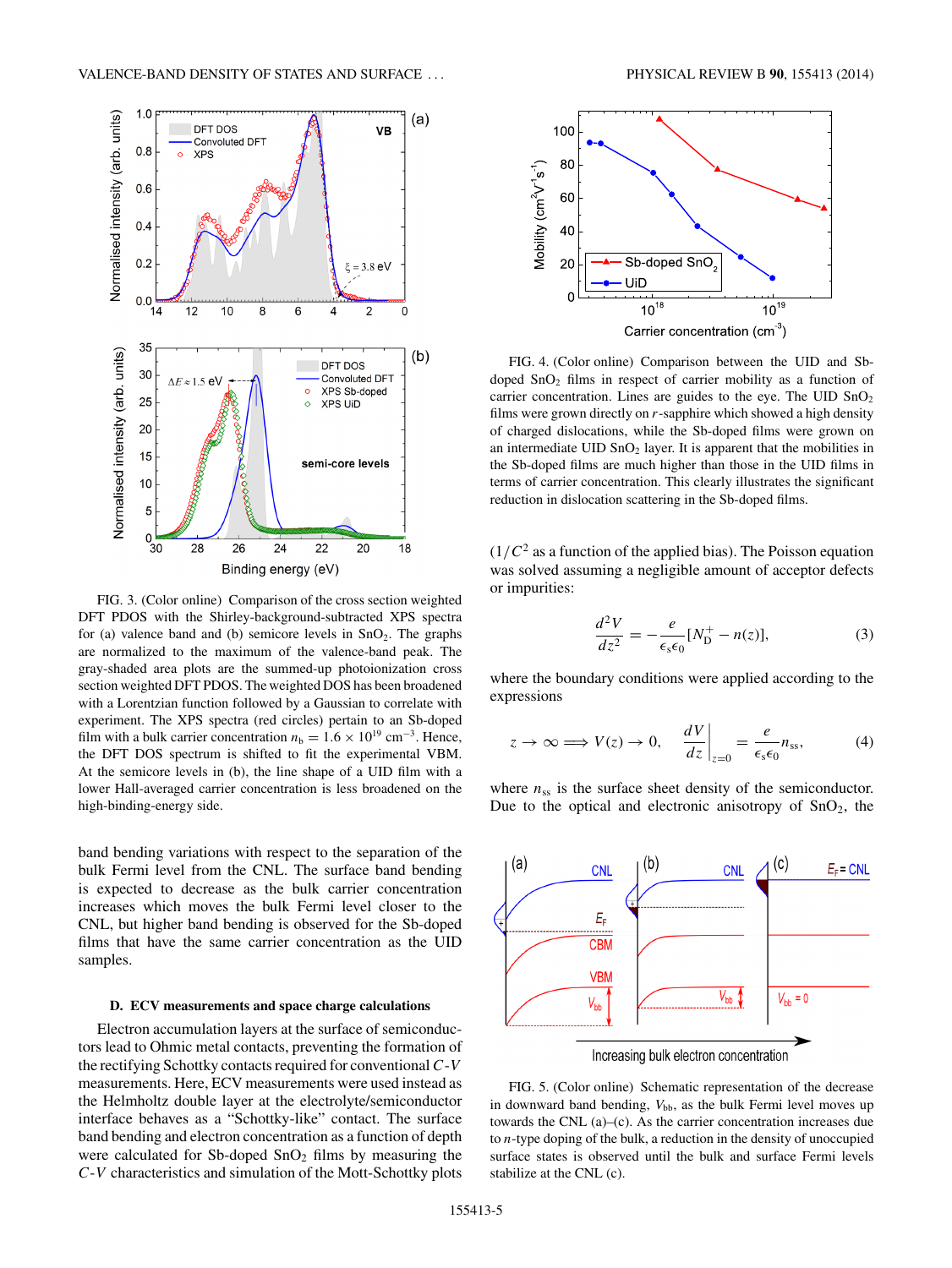

FIG. 6. (Color online) ECV data and simulation of the Mott-Schottky curves in Sb-doped SnO<sub>2</sub> films. (a) Experimental data of the four investigated samples. The magnitude of  $1/C^2$  decreases with bulk carrier concentration of the films, implying that the electron concentration at the surface increases with Sb concentration. The shallow gradient region at lower bias for each sample indicates the depletion of the surface electron accumulation and the steeper region at higher bias is indicative of lower net space charge in the bulk. (b) shows the Mott-Schottky plots with corresponding model curves of the samples with the lowest and highest bulk carrier concentrations, respectively. The model curve of a UID sample with a thickness of 200 nm is compared to the experiment in the inset of (b). It is apparent that the data could not be reproduced since the donor density in the bulk is nonuniform.

band edge effective mass and the dielectric constants were calculated via

$$
m_0^* = \left(m_{0,\perp}^{*2} m_{0,\parallel}^*\right)^{1/3}, \quad \epsilon = \frac{2 \times \epsilon_\perp + \epsilon_\parallel}{3}.\tag{5}
$$

 $m_{0,\perp}^{*}(0.3m_0)$ ,  $m_{0,\parallel}^{*}(0.23m_0)$  [\[57,58\]](#page-8-0),  $\epsilon_{\perp}(0)$  (13.5), and  $\epsilon_{\parallel}(0)$  $(9.58)$  (Ref.  $[59]$ ) give an average band edge effective mass and static dielectric constant values of  $0.27m_0$  and 12.2, respectively.

The capacitance-voltage data in the form of Mott-Schottky plots for four Sb-doped  $SnO<sub>2</sub>$  films are shown in Fig. 6(a). The positive slope of the plots indicates the *n*-type character of the films. The magnitude of  $1/C^2$  decreases with bulk carrier concentration of the films, implying that the electron concentration at the surface increases with Sb concentration. The shallow gradient region at lower bias for each sample indicates the depletion of the surface electron accumulation and the steeper region at higher bias is indicative of lower net space charge in the bulk. The constant slopes in the Mott-Schottky plots which correspond to the bulk carrier density in each sample agree well with the bulk values derived from reflectance simulations and the Hall data for the Sb-doped films.

The Mott-Schottky plots and respective model curves of two Sb-doped samples with the lowest and highest bulk carrier concentrations are shown in Fig.  $6(b)$ . The model curves obtained by solving the Poisson equation assuming a uniform background of ionized donors bear out the homogeneity of the donor distribution near the surface. The simulation was performed after the evaluation of the bulk Fermi level by carrier statistics calculations within the two-band  $\mathbf{k} \cdot \mathbf{p}$  model and obtaining the degree of surface band bending via Eq. [\(2\)](#page-3-0) using the XPS results. As can be seen in the inset of Fig.  $6(b)$ , the modeling of the Mott-Schottky plots for UID films showing a lower linear slope was not possible. This is because of the nonuniform charged-dislocation density as a function of depth, which results in a higher "bulk" carrier concentration and Fermi level (from the Hall effect data) than those in the immediate vicinity below the surface layer (obtained from the linear slope of the Mott-Schottky plots)—the correct value to be used in space charge calculations. This clearly substantiates the nonuniform density of background donors in the UID films discussed in the previous section.

Modeling of the Mott-Schottky curves enabled the calculation of the carrier concentration and band bending as a function of depth at the surface of the Sb-doped  $SnO<sub>2</sub>$ films. This is shown in Fig. [7](#page-6-0) for the lowest- and highest-Sb-doped  $SnO<sub>2</sub>$  films together with the position of the Fermi level. All the films show downward band bending and surface electron accumulation. As can be seen in Fig.  $7(a)$ , the surface band bending in the film with a lower bulk electron concentration and Sb doping level was larger and the corresponding surface layer wider compared to those in the film with a higher electron and Sb concentration. Accordingly, the deduced surface-state densities from the modeling show that the density of unoccupied donor surface states,  $n_{ss}$ , decreases with Sb doping. The bulk Fermi level for the sample with the lowest Sb concentrations, namely,  $9.8 \times 10^{17}$  cm<sup>-3</sup>, lies 0.027 eV below the CBM in the band gap, being distant from the CNL of  $SnO<sub>2</sub>$  which is at 0.5 eV above the CBM. A higher Sb concentration of  $3.5 \times 10^{19}$ cm−<sup>3</sup> moves the bulk Fermi level up into the conduction band, reaching 0.109 eV, reducing the band bending and surface-state density  $[60]$ . Figure  $7(b)$  profiles the electron accumulation at the surface of the Sb-doped  $SnO<sub>2</sub>$  films. The width of the surface accumulation layer decreases with the Fermi level. Hence, the variation in the density of surface-state charge is depicted as a function of Sb concentration in Fig. [8.](#page-6-0) The results in Fig. [8](#page-6-0) quantitatively demonstrate the phenomenon schematically shown in Fig. [5.](#page-4-0) Since these unoccupied donor surface states lie above the pinned Fermi level, they become increasingly occupied, and therefore neutral, as the bulk Fermi level approaches the CNL due to increasing levels of Sb doping.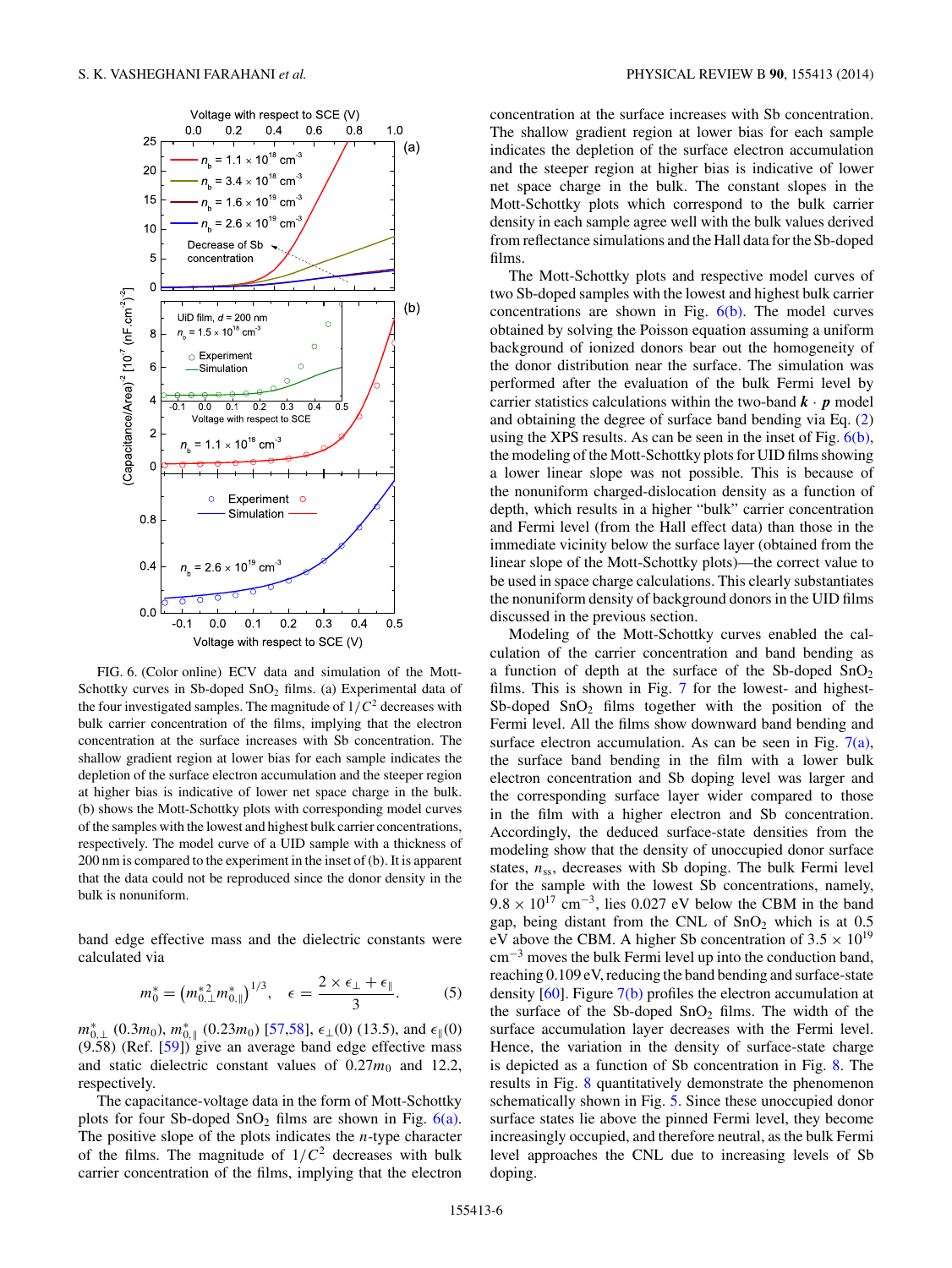<span id="page-6-0"></span>

FIG. 7. (Color online) The calculated surface band bending  $V_{bb}$ and electron concentration *n* as functions of depth, together with the corresponding surface-state density  $n_{ss}$  for two Sb-doped SnO<sub>2</sub> samples. (a) shows  $V_{bb}$  as a function of depth for the films with the lowest and highest Sb concentrations corresponding to carrier concentrations  $n_b = 1.1 \times 10^{18}$  cm<sup>-3</sup> and  $n_b = 2.6 \times 10^{19}$  cm<sup>-3</sup>, respectively. The corresponding charge profiles at the surface are plotted in (b). The horizontal dashed line is the location of the pinned Fermi level taken as the zero energy scale. The reduction in the surface band bending and accumulation layer width along with the increase in the surface electron concentration is apparent as the bulk Fermi level moves to higher energies in the conduction band. The density of unoccupied donor surface states decreases with Sb doping.



FIG. 8. (Color online) Unoccupied donor surface-state density, obtained from space charge calculations, decreases with Sb doping level. This points to the reduction of surface space charge and band bending to maintain charge neutrality at the surface, with the Fermi level rising further towards the CNL with Sb doping.

#### **IV. SUMMARY AND CONCLUSIONS**

We present a detailed experimental and theoretical study of the surface electronic properties of high-quality  $SnO<sub>2</sub>(101)$ films grown on *r*-sapphire by PAMBE. A combination of FTIR spectroscopy, Hall effect, XPS, and ECV measurements have all been used in conjunction with first-principles DFT, carrier statistics, and space charge calculations for quantitative analysis of the surface charge characteristics and band bending of epitaxial UID and Sb-doped  $SnO<sub>2</sub>$  thin films.

The calculated DFT PDOS were correlated with XPS results by applying the one-electron angular photoionization cross section corrected orbitals in the valence-band and semicore levels and the results were shown to be in good agreement with experiment. By the alignment of the valenceband edge, the surface binding energy of the electrons was determined to be 3.8 eV at the VBM. A discernible energy separation of  $\Delta E \approx 1.5$  eV was observed between DFT and XPS results for the deeper semicore levels due to the underestimation of core *d* levels in DFT calculations and their high photoionization cross section in XPS. The energy separation on the high-binding-energy side of the XPS peak of the semicore levels between the UID and Sb-doped samples is shown to be almost identical to their average plasmon energy difference obtained from both MIR reflectance simulations and carrier statistics calculations. This corroborates the model of inelastic energy losses of photoemitted electrons to conduction band plasmons in surface accumulation layers.

The  $UID SnO<sub>2</sub>$  films contained a high density of charged dislocations originating at the interface and reducing towards the surface. Hence, due to the nonuniform background ionized donor density, a constant separation of the CBM from the bulk Fermi level could not be defined for the contiguous layers below the surface of these films to allow simulation of the surface characteristics in question. However, as the Sb-doped  $SnO<sub>2</sub>$  films were grown on an intermediate UID  $SnO<sub>2</sub>$  layer, the lattice mismatch was considerably decreased and the main sources of donors were the Sb dopants.

Homogeneous distribution of Sb atoms in the films, as confirmed by SIMS measurements, allowed for the calculation of the bulk Fermi level with respect to the CBM. The surface band bending and charge profile as a function of depth for Sb-doped  $SnO<sub>2</sub>$  were obtained by simulation of the Mott-Schottky plots and space charge calculations. Downward band bending and surface electron accumulation were quantitatively demonstrated in  $SnO<sub>2</sub>$  films. Both the surface band bending and the width of the accumulation region decrease with increasing Sb concentration. The unoccupied surface states become increasingly occupied, resulting in respective reduction of the space charge sheet density as the bulk Fermi level rises towards the CNL. Among the investigated samples, the largest band bending (unoccupied-surface-state density) was determined to be  $-0.327$  eV  $(8 \times 10^{12} \text{ cm}^{-2})$  for a film with Sb and bulk electron concentration of  $n_{Sb} = 9.8 \times 10^{17}$  and  $n_b =$  $1.1 \times 10^{18}$  cm<sup>-3</sup>, respectively.

#### **ACKNOWLEDGMENTS**

T.D.V. and D.O.S. acknowledge support from the Materials Design Network. T.D.V. acknowledges funding from the EPSRC under Grant No. EP/G004447/2. Wojciech Linhart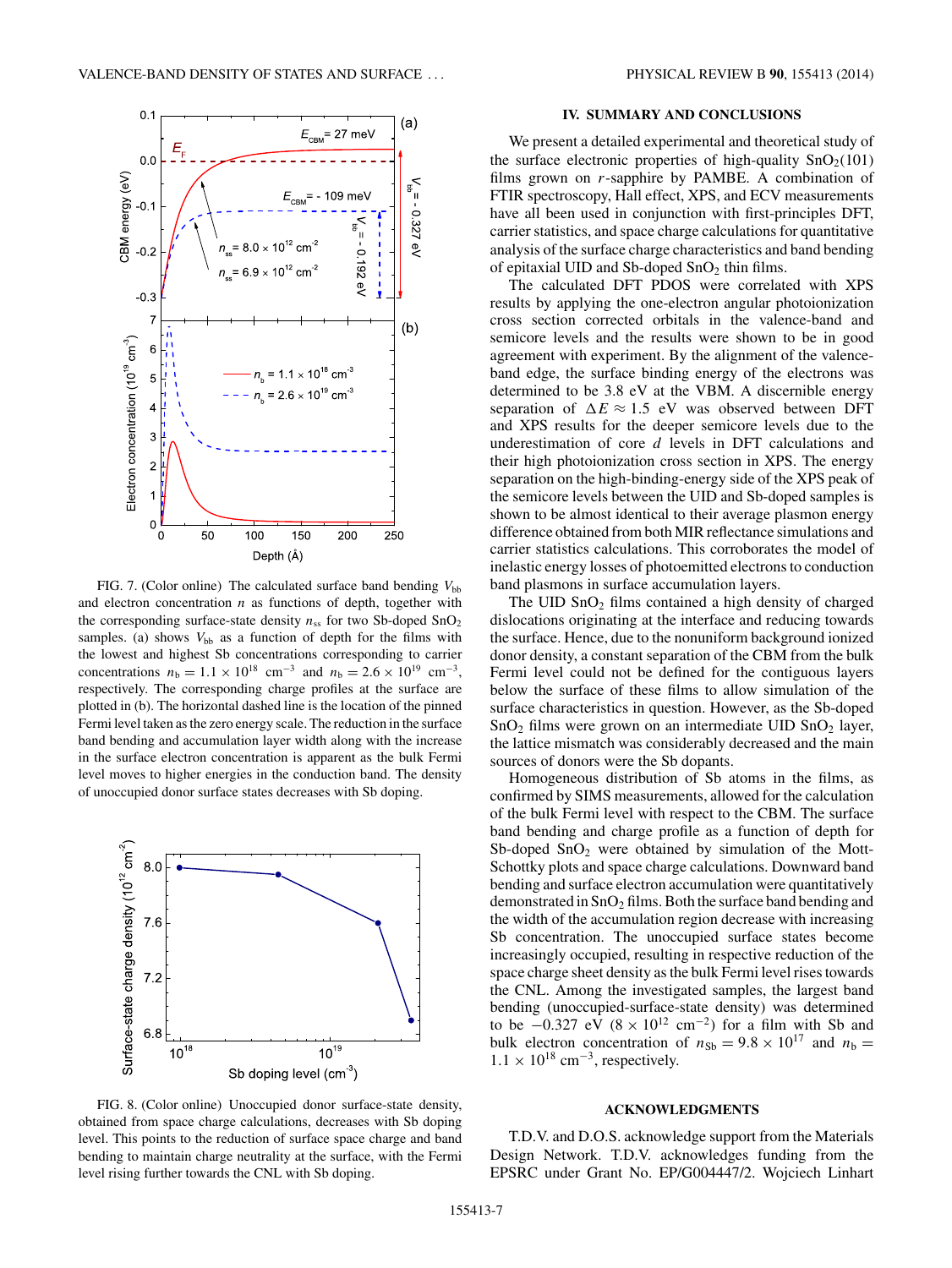<span id="page-7-0"></span>is thanked for useful discussions. The work in TCD was supported by Science Foundation Ireland (PI Grants No. 06/IN.1/I92 and No. 06/IN.1/I92/EC07). Calculations at TCD were performed on the Lonsdale and Kelvin clusters as maintained by TCHPC, and the Stokes and Fionn clusters as maintained by ICHEC. The UCL/Diamond work presented here made use of the UCL Legion HPC Facility, the IRIDIS cluster provided by the EPSRC funded Centre for Innovation

- [1] V. Heine, [Phys. Rev.](http://dx.doi.org/10.1103/PhysRev.138.A1689) **[138](http://dx.doi.org/10.1103/PhysRev.138.A1689)**, [A1689](http://dx.doi.org/10.1103/PhysRev.138.A1689) [\(1965\)](http://dx.doi.org/10.1103/PhysRev.138.A1689).
- [2] E. R. Leite, I. T. Weber, E. Longo, and J. A. Varela, [Adv. Mater.](http://dx.doi.org/10.1002/1521-4095(200006)12:13<965::AID-ADMA965>3.0.CO;2-7) **[12](http://dx.doi.org/10.1002/1521-4095(200006)12:13<965::AID-ADMA965>3.0.CO;2-7)**, [965](http://dx.doi.org/10.1002/1521-4095(200006)12:13<965::AID-ADMA965>3.0.CO;2-7) [\(2000\)](http://dx.doi.org/10.1002/1521-4095(200006)12:13<965::AID-ADMA965>3.0.CO;2-7).
- [3] M. Batzill, J. M. Burst, and U. Diebold, [Thin Solid Films](http://dx.doi.org/10.1016/j.tsf.2005.02.016) **[484](http://dx.doi.org/10.1016/j.tsf.2005.02.016)**, [132](http://dx.doi.org/10.1016/j.tsf.2005.02.016) [\(2005\)](http://dx.doi.org/10.1016/j.tsf.2005.02.016).
- [4] B. G. Lewis and D. C. Paine, [MRS Bull.](http://dx.doi.org/10.1557/mrs2000.147) **[25](http://dx.doi.org/10.1557/mrs2000.147)**(8), [22](http://dx.doi.org/10.1557/mrs2000.147) [\(2000\)](http://dx.doi.org/10.1557/mrs2000.147).
- [5] J. F. Wager, [Science](http://dx.doi.org/10.1126/science.1085276) **[300](http://dx.doi.org/10.1126/science.1085276)**, [1245](http://dx.doi.org/10.1126/science.1085276) [\(2003\)](http://dx.doi.org/10.1126/science.1085276).
- [6] L. F. J. Piper, T. D. Veal, M. J. Lowe, and C. F. McConville, [Phys. Rev. B](http://dx.doi.org/10.1103/PhysRevB.73.195321) **[73](http://dx.doi.org/10.1103/PhysRevB.73.195321)**, [195321](http://dx.doi.org/10.1103/PhysRevB.73.195321) [\(2006\)](http://dx.doi.org/10.1103/PhysRevB.73.195321).
- [7] I. Mahboob, T. D. Veal, C. F. McConville, H. Lu, and W. J. Schaff, [Phys. Rev. Lett.](http://dx.doi.org/10.1103/PhysRevLett.92.036804) **[92](http://dx.doi.org/10.1103/PhysRevLett.92.036804)**, [036804](http://dx.doi.org/10.1103/PhysRevLett.92.036804) [\(2004\)](http://dx.doi.org/10.1103/PhysRevLett.92.036804).
- [8] P. D. C. King, T. D. Veal, D. J. Payne, A. Bourlange, R. G. Egdell, and C. F. McConville, [Phys. Rev. Lett.](http://dx.doi.org/10.1103/PhysRevLett.101.116808) **[101](http://dx.doi.org/10.1103/PhysRevLett.101.116808)**, [116808](http://dx.doi.org/10.1103/PhysRevLett.101.116808) [\(2008\)](http://dx.doi.org/10.1103/PhysRevLett.101.116808).
- [9] K. H. L. Zhang, R. G. Egdell, F. Offi, S. Iacobucci, L. Petaccia, S. Gorovikov, and P. D. C. King, [Phys. Rev. Lett.](http://dx.doi.org/10.1103/PhysRevLett.110.056803) **[110](http://dx.doi.org/10.1103/PhysRevLett.110.056803)**, [056803](http://dx.doi.org/10.1103/PhysRevLett.110.056803) [\(2013\)](http://dx.doi.org/10.1103/PhysRevLett.110.056803).
- [10] L. F. J. Piper, L. Colakerol, P. D. C. King, A. Schleife, J. Zúñiga-Pérez, Per-Anders Glans, T. Learmonth, A. Federov, T. D. Veal, F. Fuchs, V. Muñoz-Sanjosé, F. Bechstedt, C. F. McConville, and K. E. Smith, [Phys. Rev. B](http://dx.doi.org/10.1103/PhysRevB.78.165127) **[78](http://dx.doi.org/10.1103/PhysRevB.78.165127)**, [165127](http://dx.doi.org/10.1103/PhysRevB.78.165127) [\(2008\)](http://dx.doi.org/10.1103/PhysRevB.78.165127).
- [11] A. Schleife, F. Fuchs, C. Rdl, J. Furthmller, and F. Bechstedt, [Appl. Phys. Lett.](http://dx.doi.org/10.1063/1.3059569) **[94](http://dx.doi.org/10.1063/1.3059569)**, [012104](http://dx.doi.org/10.1063/1.3059569) [\(2009\)](http://dx.doi.org/10.1063/1.3059569).
- [12] S. K. Vasheghani Farahani, T. D. Veal, P. D. C. King, J. Zúñiga-Pérez, V. Muñoz-Sanjosé, and C. F. McConville, [J. Appl. Phys.](http://dx.doi.org/10.1063/1.3562141) **[109](http://dx.doi.org/10.1063/1.3562141)**, [073712](http://dx.doi.org/10.1063/1.3562141) [\(2011\)](http://dx.doi.org/10.1063/1.3562141).
- [13] S. K. Vasheghani Farahani, V. Muñoz-Sanjosé, J. Zúñiga-Pérez, C. F. McConville, and T. D. Veal, [Appl. Phys. Lett.](http://dx.doi.org/10.1063/1.4775691) **[102](http://dx.doi.org/10.1063/1.4775691)**, [022102](http://dx.doi.org/10.1063/1.4775691) [\(2013\)](http://dx.doi.org/10.1063/1.4775691).
- [14] J. J. Mudd, T.-L. Lee, V. Muñoz-Sanjosé, J. Zúñiga-Pérez, D. J. Payne, R. G. Egdell, and C. F. McConville, [Phys. Rev. B](http://dx.doi.org/10.1103/PhysRevB.89.165305) **[89](http://dx.doi.org/10.1103/PhysRevB.89.165305)**, [165305](http://dx.doi.org/10.1103/PhysRevB.89.165305) [\(2014\)](http://dx.doi.org/10.1103/PhysRevB.89.165305).
- [15] D. Eger, A. Many, and Y. Goldstein, [Surf. Sci.](http://dx.doi.org/10.1016/0039-6028(76)90107-2) **[58](http://dx.doi.org/10.1016/0039-6028(76)90107-2)**, [18](http://dx.doi.org/10.1016/0039-6028(76)90107-2) [\(1976\)](http://dx.doi.org/10.1016/0039-6028(76)90107-2).
- [16] M. W. Allen, C. H. Swartz, T. H. Myers, T. D. Veal, C. F. McConville, and S. M. Durbin, [Phys. Rev. B](http://dx.doi.org/10.1103/PhysRevB.81.075211) **[81](http://dx.doi.org/10.1103/PhysRevB.81.075211)**, [075211](http://dx.doi.org/10.1103/PhysRevB.81.075211) [\(2010\)](http://dx.doi.org/10.1103/PhysRevB.81.075211).
- [17] T. Nagata, O. Bierwagen, M. E. White, M. Y. Tsai, Y. Yamashita, H. Yoshikawa, N. Ohashi, K. Kobayashi, T. Chikyow, and J. S. Speck, [Appl. Phys. Lett.](http://dx.doi.org/10.1063/1.3596449) **[98](http://dx.doi.org/10.1063/1.3596449)**, [232107](http://dx.doi.org/10.1063/1.3596449) [\(2011\)](http://dx.doi.org/10.1063/1.3596449).
- [18] O. Bierwagen, T. Nagata, M. E. White, Min-Ying Tsai, and J. S. Speck, [J. Mater. Res.](http://dx.doi.org/10.1557/jmr.2012.172) **[27](http://dx.doi.org/10.1557/jmr.2012.172)**, [2232](http://dx.doi.org/10.1557/jmr.2012.172) [\(2012\)](http://dx.doi.org/10.1557/jmr.2012.172).
- [19] K. T. Butler, J. Buckeridge, C. R. A. Catlow, and A. Walsh, [Phys. Rev. B](http://dx.doi.org/10.1103/PhysRevB.89.115320) **[89](http://dx.doi.org/10.1103/PhysRevB.89.115320)**, [115320](http://dx.doi.org/10.1103/PhysRevB.89.115320) [\(2014\)](http://dx.doi.org/10.1103/PhysRevB.89.115320).
- [20] O. Bierwagen, M. E. White, Min-Ying Tsai, T. Nagata, and J. S. Speck, [Appl. Phys. Express](http://dx.doi.org/10.1143/APEX.2.106502) **[2](http://dx.doi.org/10.1143/APEX.2.106502)**, [106502](http://dx.doi.org/10.1143/APEX.2.106502) [\(2009\)](http://dx.doi.org/10.1143/APEX.2.106502).
- [21] T. Nagata, O. Bierwagen, M. E. White, Min-Ying Tsai, and J. S. Speck, [J. Appl. Phys.](http://dx.doi.org/10.1063/1.3298467) **[107](http://dx.doi.org/10.1063/1.3298467)**, [033707](http://dx.doi.org/10.1063/1.3298467) [\(2010\)](http://dx.doi.org/10.1063/1.3298467).
- [22] P. Ágoston, K. Albe, R. M. Nieminen, and M. J. Puska,  $Phys.$ Rev. Lett. **[103](http://dx.doi.org/10.1103/PhysRevLett.103.245501)**, [245501](http://dx.doi.org/10.1103/PhysRevLett.103.245501) [\(2009\)](http://dx.doi.org/10.1103/PhysRevLett.103.245501).

(Grants No. EP/K000144/1 and No. EP/K000136/1), and the ARCHER supercomputer through support by the UK's HPC Materials Chemistry Consortium, which is funded by EPSRC Grant No. EP/L000202. The Science City Research Alliance (SCRA) facilities were used to collect the XPS spectra shown. The European Research and Development Agency (ERDF) is acknowledged for capital funding of the SCRA facility.

- [23] P. Ágoston, C. Körber, A. Klein, M. J. Puska, R. M. Nieminen, and K. Albe, [J. Appl. Phys.](http://dx.doi.org/10.1063/1.3467780) **[108](http://dx.doi.org/10.1063/1.3467780)**, [053511](http://dx.doi.org/10.1063/1.3467780) [\(2010\)](http://dx.doi.org/10.1063/1.3467780).
- [24] A. Schleife, J. B. Varley, F. Fuchs, C. Rödl, F. Bechstedt, P. Rinke, A. Janotti, and C. G. Van de Walle, [Phys. Rev. B](http://dx.doi.org/10.1103/PhysRevB.83.035116) **[83](http://dx.doi.org/10.1103/PhysRevB.83.035116)**, [035116](http://dx.doi.org/10.1103/PhysRevB.83.035116) [\(2011\)](http://dx.doi.org/10.1103/PhysRevB.83.035116).
- [25] D. O. Scanlon, A. B. Kehoe, G. W. Watson, M. O. Jones, W. I. F. David, D. J. Payne, R. G. Egdell, P. P. Edwards, and A. Walsh, [Phys. Rev. Lett.](http://dx.doi.org/10.1103/PhysRevLett.107.246402) **[107](http://dx.doi.org/10.1103/PhysRevLett.107.246402)**, [246402](http://dx.doi.org/10.1103/PhysRevLett.107.246402) [\(2011\)](http://dx.doi.org/10.1103/PhysRevLett.107.246402).
- [26] [M. Burbano, D. O. Scanlon, and G. W. Watson,](http://dx.doi.org/10.1021/ja204639y) J. Am. Chem. Soc. **[133](http://dx.doi.org/10.1021/ja204639y)**, [15065](http://dx.doi.org/10.1021/ja204639y) [\(2011\)](http://dx.doi.org/10.1021/ja204639y).
- [27] D. O. Scanlon and G. W. Watson, [Phys. Chem. Chem. Phys.](http://dx.doi.org/10.1039/c0cp02562c) **[13](http://dx.doi.org/10.1039/c0cp02562c)**, [9667](http://dx.doi.org/10.1039/c0cp02562c) [\(2011\)](http://dx.doi.org/10.1039/c0cp02562c).
- [28] D. O. Scanlon and G. W. Watson, [J. Mater. Chem.](http://dx.doi.org/10.1039/c2jm34352e) **[22](http://dx.doi.org/10.1039/c2jm34352e)**, [25236](http://dx.doi.org/10.1039/c2jm34352e) [\(2012\)](http://dx.doi.org/10.1039/c2jm34352e).
- [29] D. O. Scanlon, [Phys. Rev. B](http://dx.doi.org/10.1103/PhysRevB.87.161201) **[87](http://dx.doi.org/10.1103/PhysRevB.87.161201)**, [161201](http://dx.doi.org/10.1103/PhysRevB.87.161201) [\(2013\)](http://dx.doi.org/10.1103/PhysRevB.87.161201).
- [30] D. O. Scanlon, J. Buckeridge, C. R. A. Catlow, and G. W. Watson, [J. Mater. Chem. C](http://dx.doi.org/10.1039/c4tc00096j) **[2](http://dx.doi.org/10.1039/c4tc00096j)**, [3429](http://dx.doi.org/10.1039/c4tc00096j) [\(2014\)](http://dx.doi.org/10.1039/c4tc00096j).
- [31] D. Waroquiers, A. Lherbier, A. Miglio, M. Stankovski, S. Poncé, M. J. T. Oliveira, M. Giantomassi, Gian-Marco Rignanese, and X. Gonze, [Phys. Rev. B](http://dx.doi.org/10.1103/PhysRevB.87.075121) **[87](http://dx.doi.org/10.1103/PhysRevB.87.075121)**, [075121](http://dx.doi.org/10.1103/PhysRevB.87.075121) [\(2013\)](http://dx.doi.org/10.1103/PhysRevB.87.075121).
- [32] [M. E. White, M. Y. Tsai, F. Wu, and J. S. Speck,](http://dx.doi.org/10.1116/1.2966423) J. Vac. Sci. Technol. A **[26](http://dx.doi.org/10.1116/1.2966423)**, [1300](http://dx.doi.org/10.1116/1.2966423) [\(2008\)](http://dx.doi.org/10.1116/1.2966423).
- [33] [M. E. White, O. Bierwagen, M. Y. Tsai, and J. S. Speck,](http://dx.doi.org/10.1063/1.3254241) J. Appl. Phys. **[106](http://dx.doi.org/10.1063/1.3254241)**, [093704](http://dx.doi.org/10.1063/1.3254241) [\(2009\)](http://dx.doi.org/10.1063/1.3254241).
- [34] G. Kresse and J. Hafner, [Phys. Rev. B](http://dx.doi.org/10.1103/PhysRevB.49.14251) **[49](http://dx.doi.org/10.1103/PhysRevB.49.14251)**, [14251](http://dx.doi.org/10.1103/PhysRevB.49.14251) [\(1994\)](http://dx.doi.org/10.1103/PhysRevB.49.14251).
- [35] G. Kresse and J. Furthmüller, *[Phys. Rev. B](http://dx.doi.org/10.1103/PhysRevB.54.11169)* [54](http://dx.doi.org/10.1103/PhysRevB.54.11169), [11169](http://dx.doi.org/10.1103/PhysRevB.54.11169) [\(1996\)](http://dx.doi.org/10.1103/PhysRevB.54.11169).
- [36] J. P. Perdew, K. Burke, and M. Ernzerhof, [Phys. Rev. Lett.](http://dx.doi.org/10.1103/PhysRevLett.77.3865) **[77](http://dx.doi.org/10.1103/PhysRevLett.77.3865)**, [3865](http://dx.doi.org/10.1103/PhysRevLett.77.3865) [\(1996\)](http://dx.doi.org/10.1103/PhysRevLett.77.3865).
- [37] P. E. Blöchl, *[Phys. Rev. B](http://dx.doi.org/10.1103/PhysRevB.50.17953)* [50](http://dx.doi.org/10.1103/PhysRevB.50.17953), [17953](http://dx.doi.org/10.1103/PhysRevB.50.17953) [\(1994\)](http://dx.doi.org/10.1103/PhysRevB.50.17953).
- [38] G. Kresse and D. Joubert, [Phys. Rev. B](http://dx.doi.org/10.1103/PhysRevB.59.1758) **[59](http://dx.doi.org/10.1103/PhysRevB.59.1758)**, [1758](http://dx.doi.org/10.1103/PhysRevB.59.1758) [\(1999\)](http://dx.doi.org/10.1103/PhysRevB.59.1758).
- [39] C. Adamo and V. Barone, [J. Chem. Phys.](http://dx.doi.org/10.1063/1.478522) **[110](http://dx.doi.org/10.1063/1.478522)**, [6158](http://dx.doi.org/10.1063/1.478522) [\(1999\)](http://dx.doi.org/10.1063/1.478522).
- [40] J. Paier, M. Marsman, K. Hummer, G. Kresse, I. C. Gerber, and J. G. Angyán, [J. Chem. Phys.](http://dx.doi.org/10.1063/1.2187006) **[124](http://dx.doi.org/10.1063/1.2187006)**, [154709](http://dx.doi.org/10.1063/1.2187006) [\(2006\)](http://dx.doi.org/10.1063/1.2187006).
- [41] F. D. Murnaghan, [Proc. Natl. Acad. Sci. USA](http://dx.doi.org/10.1073/pnas.30.9.244) **[30](http://dx.doi.org/10.1073/pnas.30.9.244)**, [244](http://dx.doi.org/10.1073/pnas.30.9.244) [\(1944\)](http://dx.doi.org/10.1073/pnas.30.9.244).
- [42] G. Paasch and H. Übensee, *[Phys. Status Solidi B](http://dx.doi.org/10.1002/pssb.2221130116)* [113](http://dx.doi.org/10.1002/pssb.2221130116), [165](http://dx.doi.org/10.1002/pssb.2221130116) [\(1982\)](http://dx.doi.org/10.1002/pssb.2221130116).
- [43] J.-P. Zöllner, H. Übensee, G. Paasch, T. Fiedler, and G. Gobsch, [Phys. Status Solidi B](http://dx.doi.org/10.1002/pssb.2221340245) **[134](http://dx.doi.org/10.1002/pssb.2221340245)**, [837](http://dx.doi.org/10.1002/pssb.2221340245) [\(1986\)](http://dx.doi.org/10.1002/pssb.2221340245).
- [44] H. Übensee, G. Paasch, and J.-P. Zöllner, *[Phys. Rev. B](http://dx.doi.org/10.1103/PhysRevB.39.1955)* [39](http://dx.doi.org/10.1103/PhysRevB.39.1955), [1955](http://dx.doi.org/10.1103/PhysRevB.39.1955) [\(1989\)](http://dx.doi.org/10.1103/PhysRevB.39.1955).
- [45] S. K. Vasheghani Farahani, T. D. Veal, A. M. Sanchez, O. Bierwagen, M. E. White, S. Gorfman, P. A. Thomas, J. S. Speck, and C. F. McConville, [Phys. Rev. B](http://dx.doi.org/10.1103/PhysRevB.86.245315) **[86](http://dx.doi.org/10.1103/PhysRevB.86.245315)**, [245315](http://dx.doi.org/10.1103/PhysRevB.86.245315) [\(2012\)](http://dx.doi.org/10.1103/PhysRevB.86.245315).
- [46] R. L. Petritz, [Phys. Rev.](http://dx.doi.org/10.1103/PhysRev.110.1254) **[110](http://dx.doi.org/10.1103/PhysRev.110.1254)**, [1254](http://dx.doi.org/10.1103/PhysRev.110.1254) [\(1958\)](http://dx.doi.org/10.1103/PhysRev.110.1254).
- [47] J. H. Scofield, [J. Electron Spectrosc.](http://dx.doi.org/10.1016/0368-2048(76)80015-1) **[8](http://dx.doi.org/10.1016/0368-2048(76)80015-1)**, [129](http://dx.doi.org/10.1016/0368-2048(76)80015-1) [\(1976\)](http://dx.doi.org/10.1016/0368-2048(76)80015-1).
- [48] J. J. Yeh and I. Lindau, [At. Data Nucl. Data](http://dx.doi.org/10.1016/0092-640X(85)90016-6) **[32](http://dx.doi.org/10.1016/0092-640X(85)90016-6)**, [1](http://dx.doi.org/10.1016/0092-640X(85)90016-6) [\(1985\)](http://dx.doi.org/10.1016/0092-640X(85)90016-6).
- [49] D. A. Shirley, [Phys. Rev. B](http://dx.doi.org/10.1103/PhysRevB.5.4709) **[5](http://dx.doi.org/10.1103/PhysRevB.5.4709)**, [4709](http://dx.doi.org/10.1103/PhysRevB.5.4709) [\(1972\)](http://dx.doi.org/10.1103/PhysRevB.5.4709).